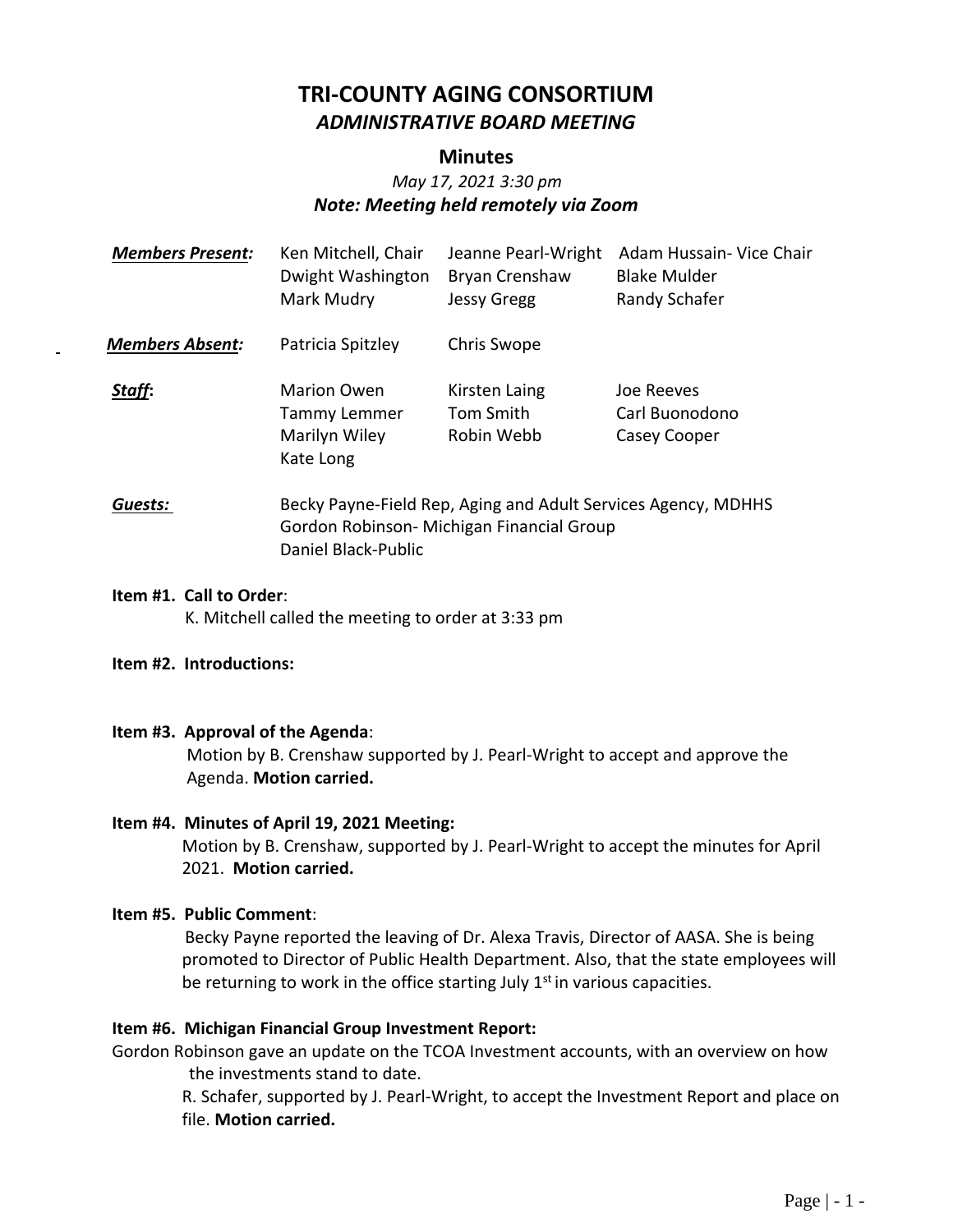# **Item #7. Directors Report:**

# **I. COVID-19 Update:**

- New CDC guidelines that loosen the restrictions for wearing masks indoors have been released. This will take effect on May 15.
- TCOA has a staff committee that review and discuss currentCOVID-19 related policies. In discussing the new recommendation, the committee has decided to keep our current policy for the time being. This policy mandates that masks are to be worn in the office.
- There is a return to work directive and for TCOA this will be done in phases as we have planned. There are scheduled days for each employee to keep the total number of employees in the office at the same time low.
- Assistance continues for older adults with getting their vaccines. Calls have decreased dramatically. Approximately 80 percent of the 65 and older have had at least their initial vaccination. We have assisted over 1,000 seniors with attaining appointments, providing information and transportation. TCOA has also assisted over 900 persons with securing tax assistance.

# **II. Other:**

- The state legislature is in the process of allocating funds from the federal Covid relief act, with additional funds for home delivered meals, in-home services and other community-based programs.
- We are pleased to announce Gloria Kovnot was chosen as the Michigan Senior Citizen of the Year as part of Older Michiganians Week. She has been an effective advocate for seniors and is serving as an Eaton County Representative on the TCOA Advisory Council. She was very active in helping establish the senior commission in Delta Township and in building the outdoor exercise park for seniors at Sharp Park.
- The Area Agencies on Aging of Michigan Annual conference will be held on June 15-16 and all Board members may attend. Tammy Lemmer will have information to present. Casey Cooper will provide more information on the TCOA Annual Golf Outing held on June 9.

# **Item #8. Planning, Advocacy & Development:**

# **A. 2 nd Quarter Services Report:**

K. Long gave an overview of the  $2<sup>nd</sup>$  quarter Services Report highlighting some of our programs such as Creating Confident Caregivers classes and the new Website and Facebook Activity.

# **B. AIP 2022 Summary Review:**

K. Long gave a summary of our FY 2022 AIP and the new additions to the Program Development Goals, the COVID-19 Response and Recovery efforts, as well as the New Bridging the Digital Divide focus for the persons without internet access for FY 2022.

# **C. Meals on Wheels Golf Outing:**

C. Cooper gave an update on the Annual Golf Outing on June  $9<sup>th</sup>$  at the Forest Akers Golf West. Participation has increased over last year.